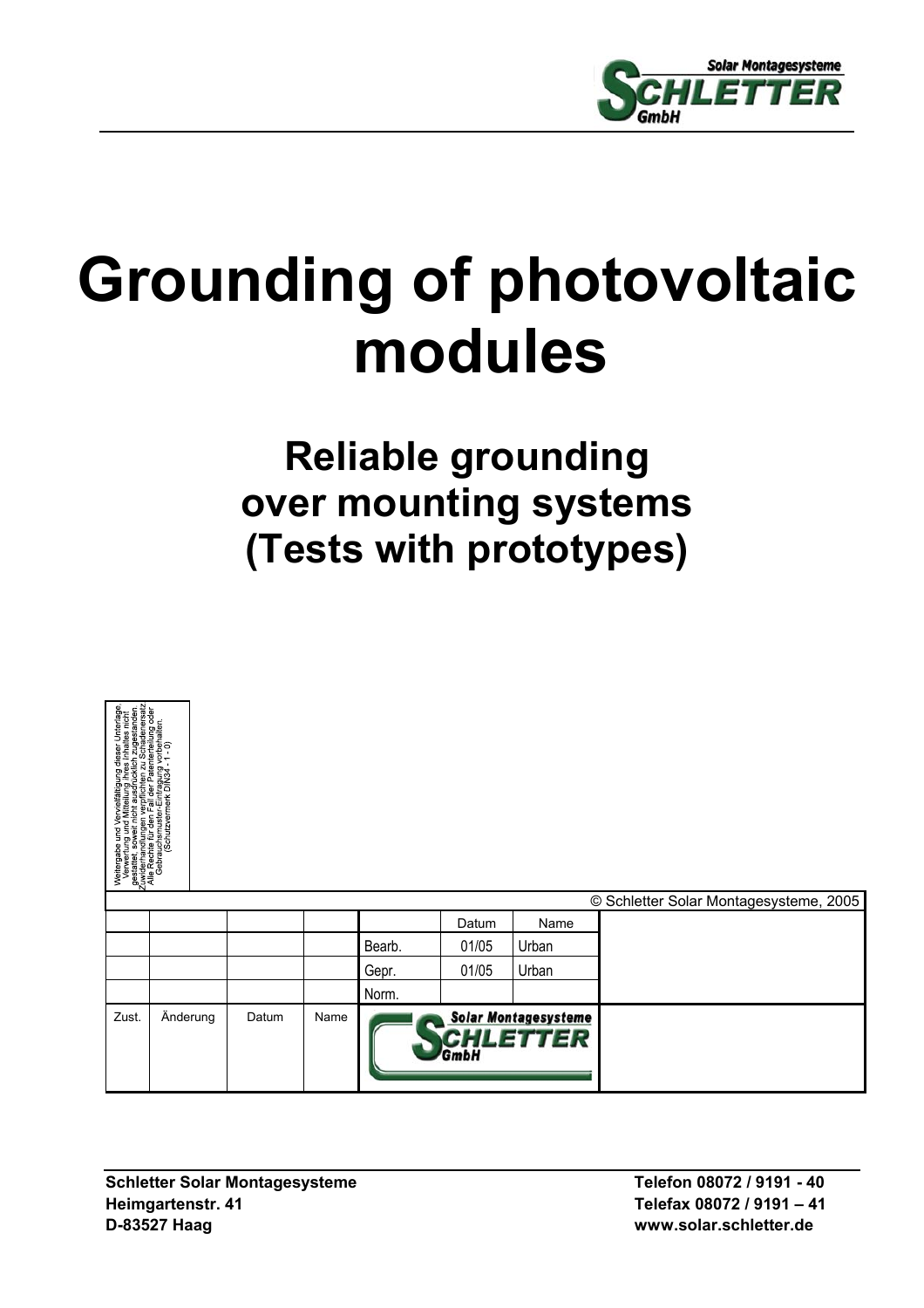

## **1** Preliminary notes

**The shock-hazard protection of electrical plants is especially important on roofs, because here primary damages by electric strokes are very dangerous since they can easily lead to heavy secondary damages (falling off the roof…). Potential equalisation for all metal parts of a plant is compulsory according to DIN VDE 0100, part 712.** 

**Especially if you use inverters without transformer a capacitive charging to high voltages at the module cannot be excluded.** 

**For this reason the manufacturers of inverters without transformers specify that the module frames have to be grounded (example instruction manual SMA):** 

> In diesem Zusammenhang achten Sie bitte unbedingt darauf, daß berührbare leitende Teile des PV-Generators (z.B. Metallrahmen, aluminiumhaltige Folien der Module, Tragkonstruktion etc.) geerdet sein müssen, damit im Betrieb auftretende Verschiebungsladungen abgeleitet werden können.

*Translation: "In this context please see that all touchable conductive parts of the photovoltaic generator (e.g. metal frames, foils of the modules containing aluminium, mounting frames…) have to be grounded, so that occurring shifting charges can be discharged."*

**When building a photovoltaic plant the compulsory grounding of the modules is often neglected in practice. The modules with their anodised frames are only clamped to the mounting rack. Our measurements shown in this report demonstrate that a reliable grounding is not reached with this method. With the new grounding middle clamps a reliable grounding can be proven according to our measurements.** 

**Hint:** 

**In any case please also note further regulations for the lightning protection of photovoltaic plants!**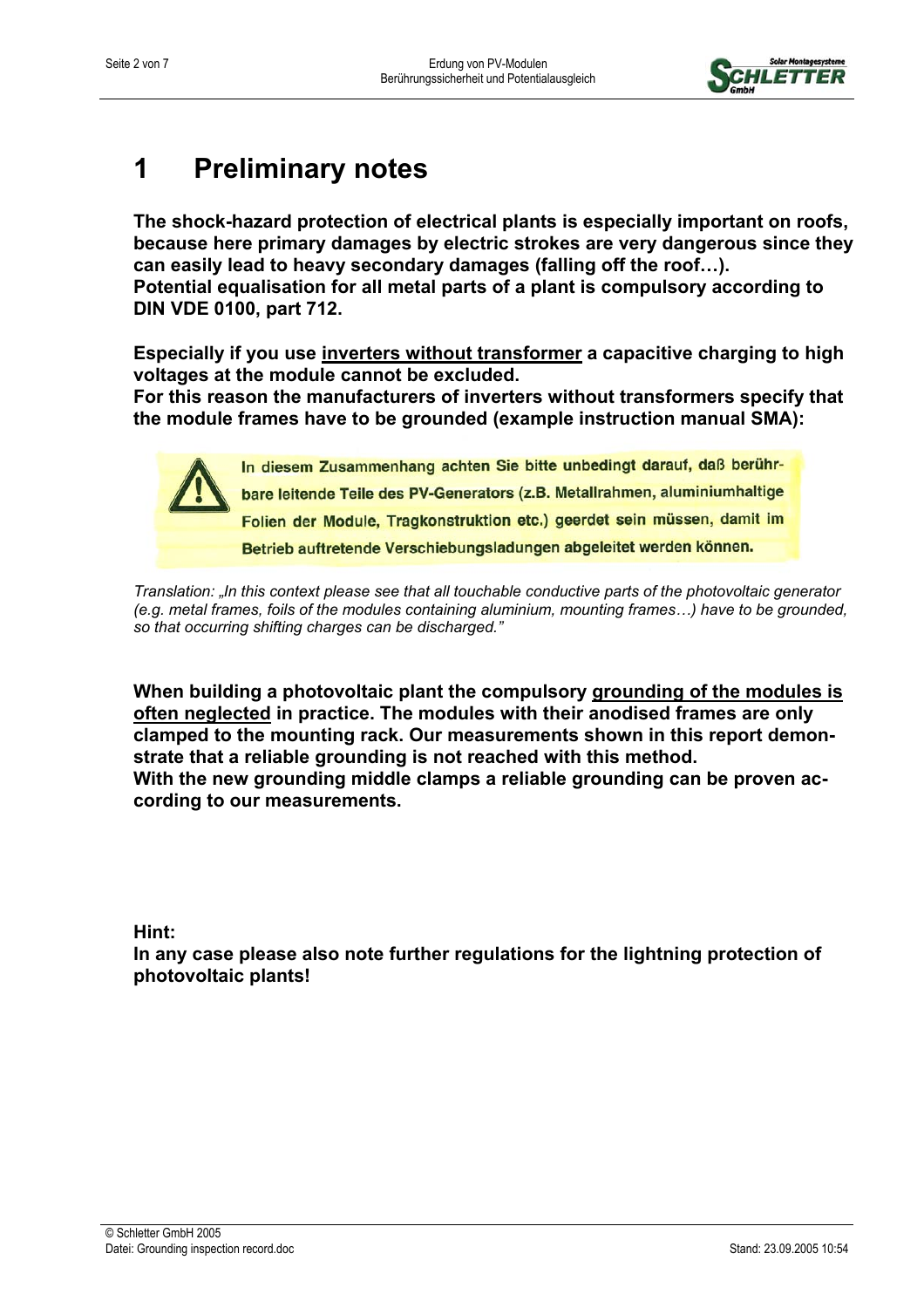

### **2 Module grounding over the mounting system Measurements made with prototypes**

#### **Test items**

Test items 1 to 3: Module clamps with grounding inserts (prototypes) made of VA 1.4301

Test items 4 to 6: Standard module clamps



#### **Comparing measurement**

To exclude measuring errors because of the testing conductors and the contact points, a short-circuit measurement was made over the grippers (picture) and also over the contacts to the module frame. The frame was blank at the contact points.

Result: Measurement over the grippers (picture): less than 0,1 Ohm

Measurement over the contact points at the frame: less than 0,1 Ohm



The low resistance measurements were made with a measure bridge conforming to all standards.

All resistance measurements outside of the measuring range of the measure bridge were made with a multimeter.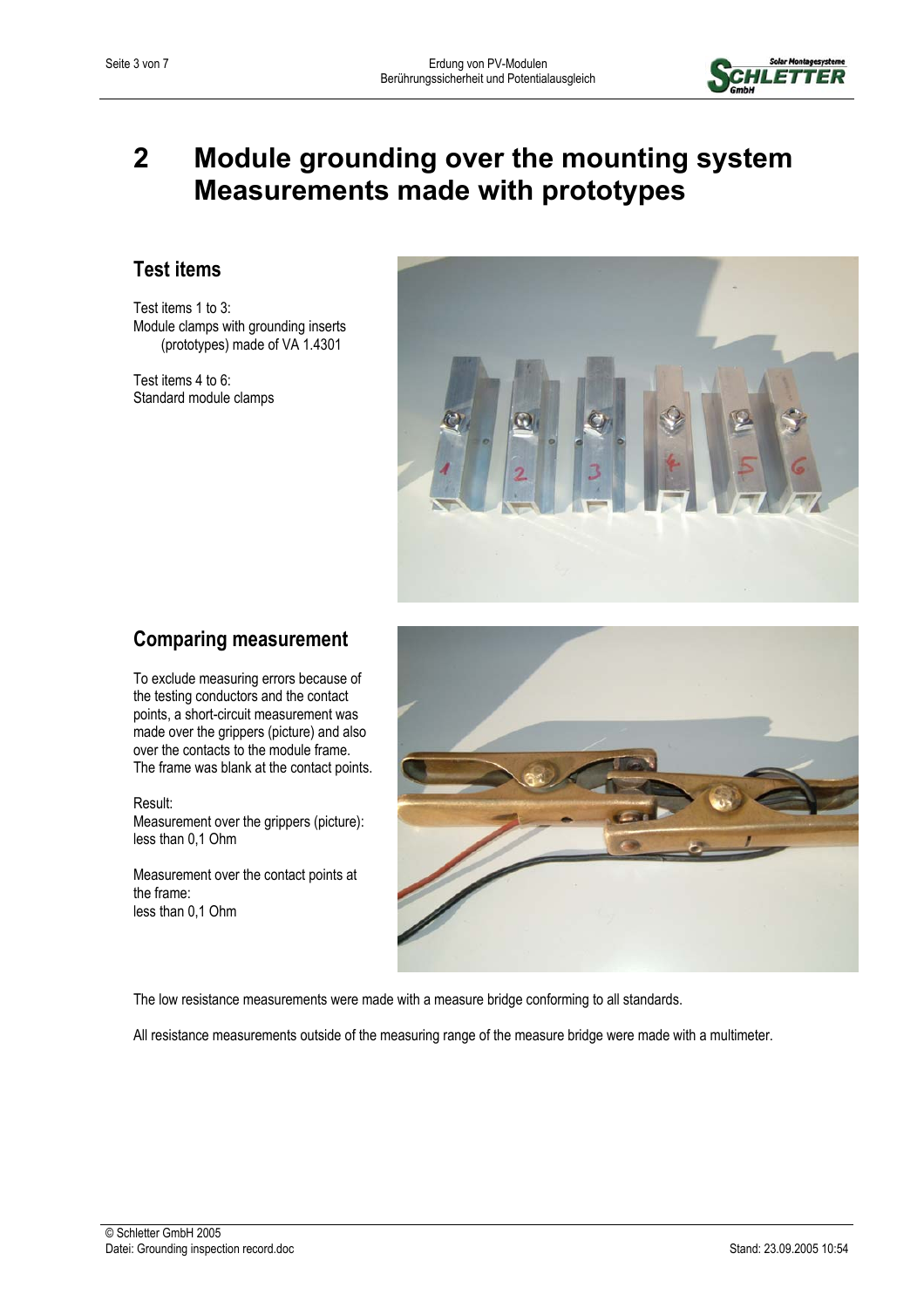

#### **Measurement with normal middle clamps**

Result:

Test item 4: Transition resistance app. 2,1 MΩ!

Test item 5: Transition resistance app. 2,1 MΩ!

Test item 6: Transition resistance app. 2,1 MΩ!



**Summary:** 

**There is practically no conductive connection between module frame and mounting system. The high transition resistances are very accurately reproducible.**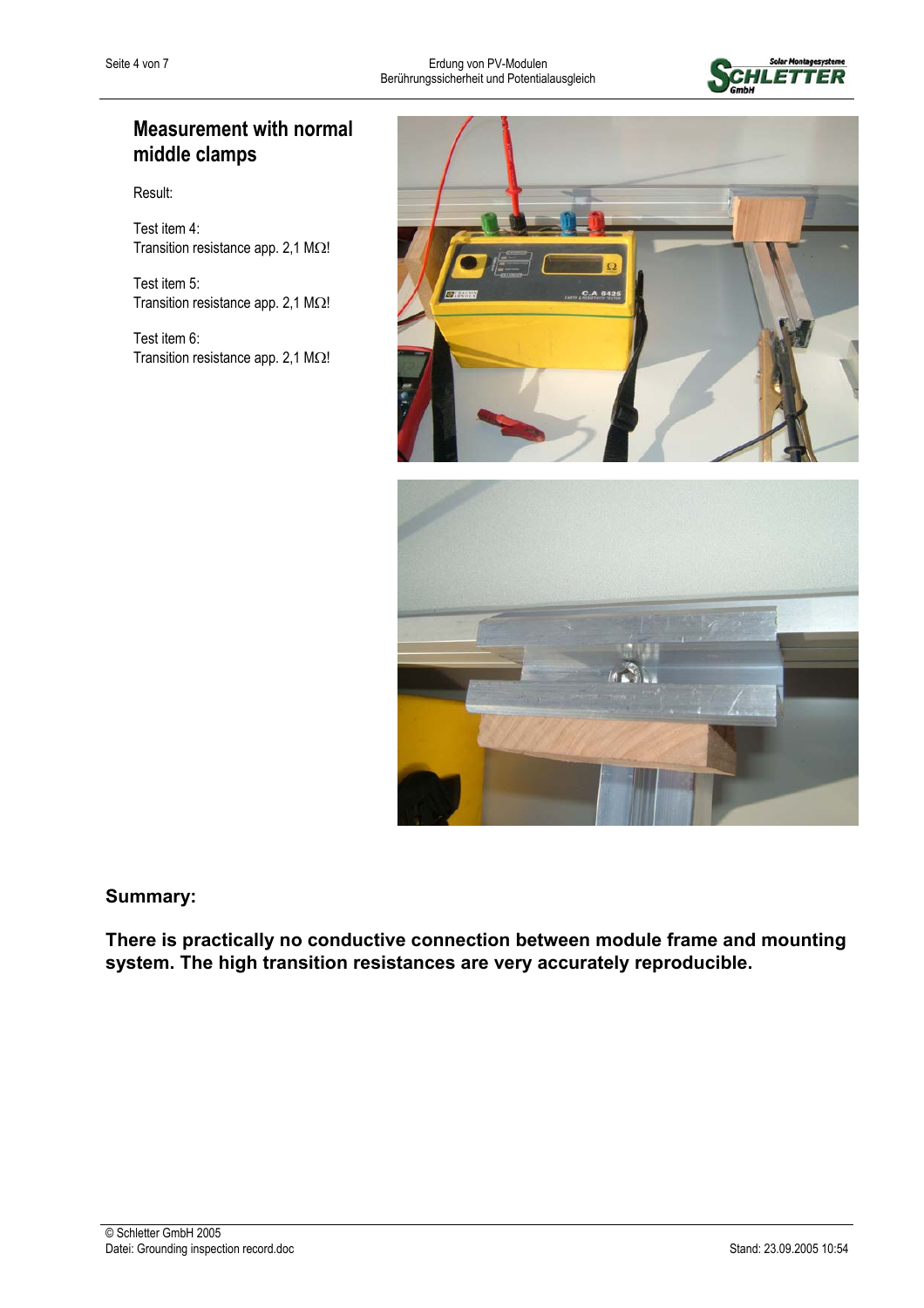

#### **Measurements with grounding middle clamps**

Result:

Test item 1: Transition resistance less than 0,1 Ω!

Test item 2: Transition resistance less than 0,1 Ω!

Test item 3: Transition resistance less than 0,1 Ω!





#### **Summary:**

**The grounding middle clamps create a very well reproducible connection between module frame and mounting system. With only one clamp a transition resistance below the accuracy of measurement of the measure bridge respectively measurement set-up. If the grounding middle clamps are used regularly each module is grounded over four, at the end of a row over two contacts. Like this a special grounding end clamp is not necessary.** 

**Note: All transition resistances were measured from the module frame (blank) to the crossbeam.**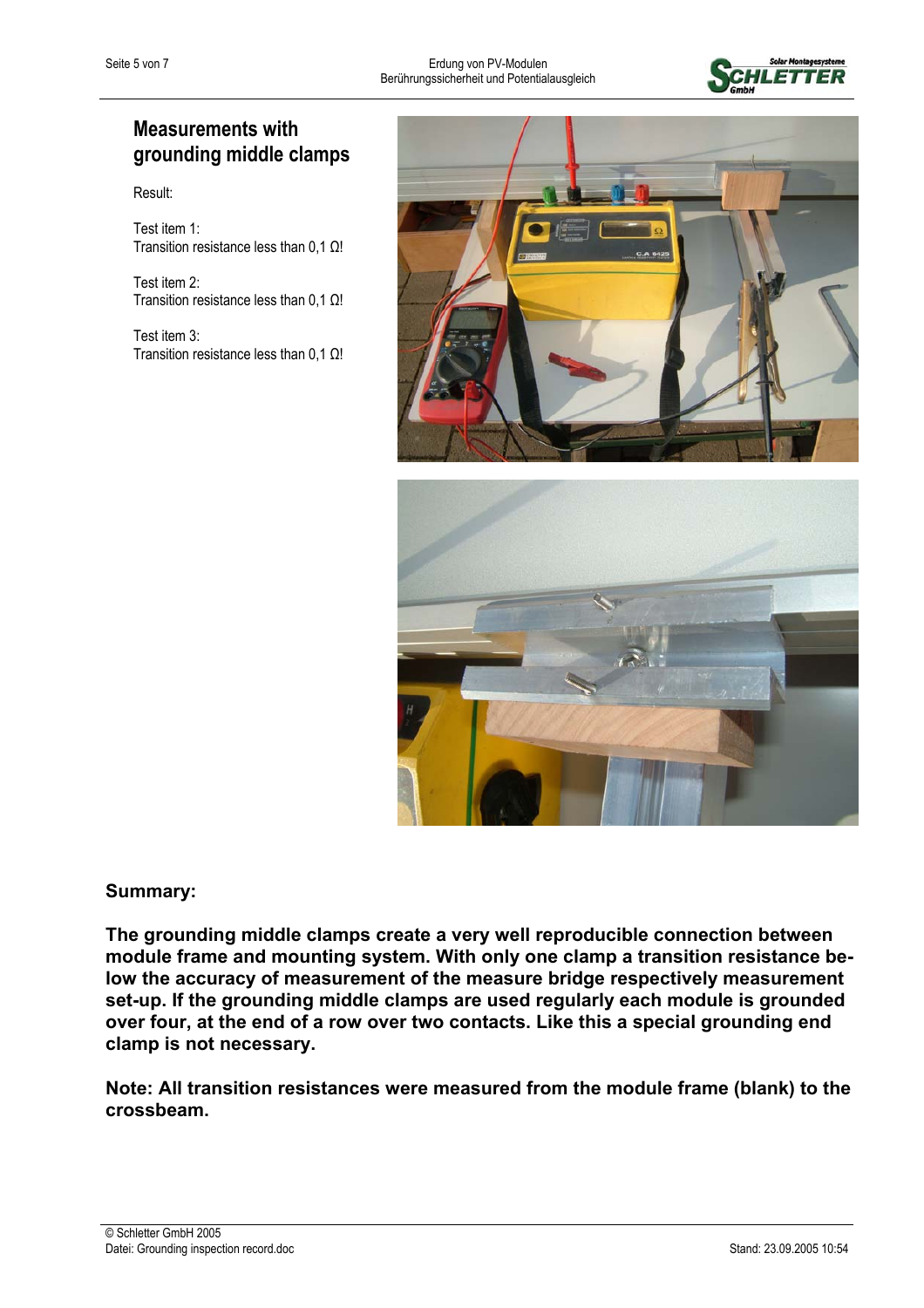

#### **Pictures:**

After the test with three test items there were three identical indentations in the module frame.

The connection to the frame (where the inserts of the grounding clamp foraminate the anodised coating) was made at very low torques a lot under the recommended tightening torques for M8 screws.